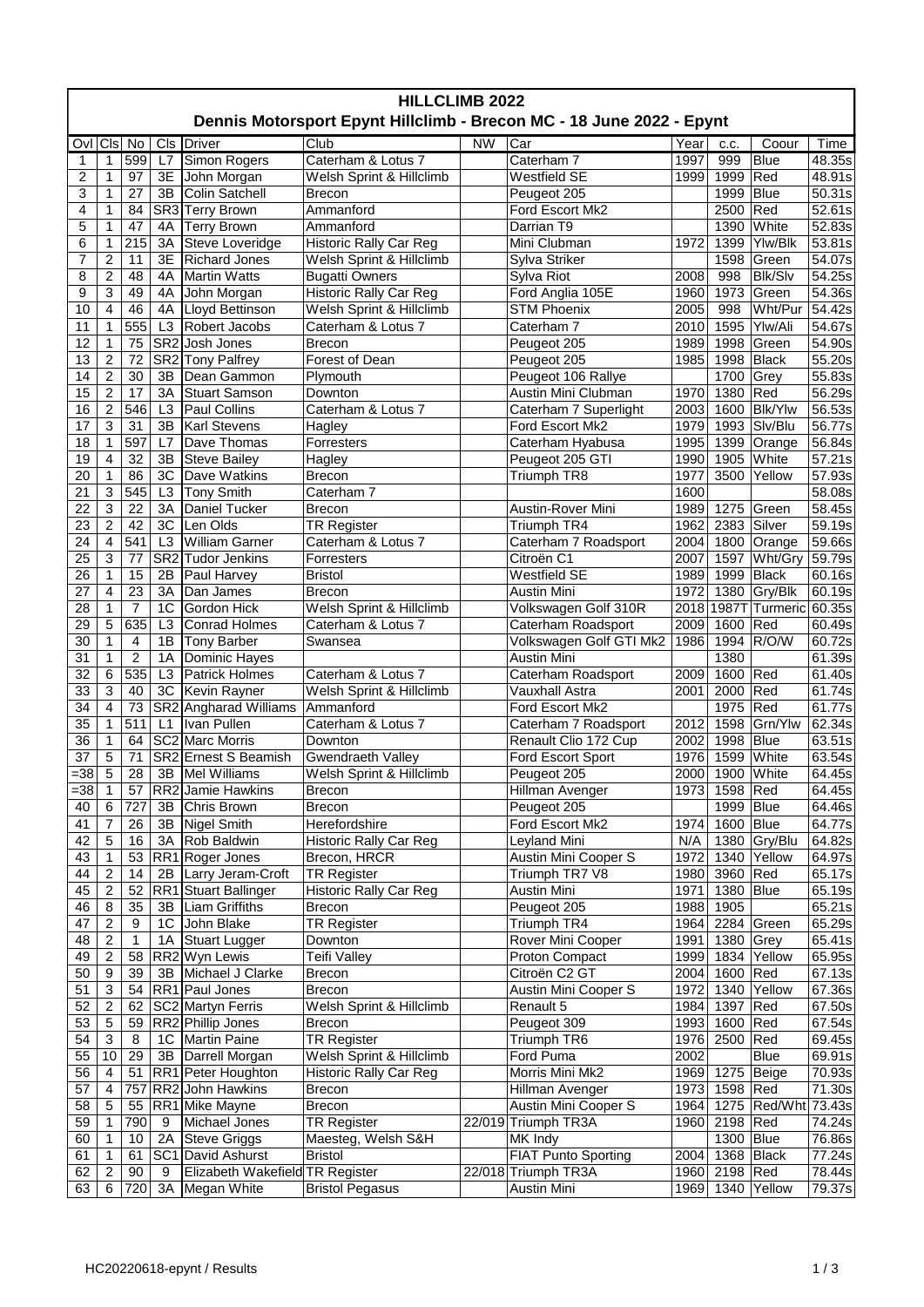| <b>HILLCLIMB 2022</b><br>Dennis Motorsport Epynt Hillclimb - Brecon MC - 19 June 2022 - Epynt |                         |                  |                 |                                      |                                     |           |                                         |                   |                |                            |                     |
|-----------------------------------------------------------------------------------------------|-------------------------|------------------|-----------------|--------------------------------------|-------------------------------------|-----------|-----------------------------------------|-------------------|----------------|----------------------------|---------------------|
|                                                                                               |                         |                  |                 |                                      |                                     |           |                                         |                   |                |                            |                     |
| Ovl                                                                                           | CIs No                  |                  |                 | Cls Driver                           | Club                                | <b>NW</b> | Car                                     | Year              | c.c.           | Coour                      | Time                |
| $\mathbf{1}$                                                                                  | 1                       | 599              | L7              | Simon Rogers                         | Caterham & Lotus 7                  |           | Caterham 7                              | 1997              | 999            | Blue                       | 45.04s              |
| 2                                                                                             | 1<br>1                  | 97               | 3E              | John Morgan                          | Welsh Sprint & Hillclimb            |           | <b>Westfield SE</b>                     | 1999              | 1999           | Red                        | 46.01s              |
| 3<br>$\overline{4}$                                                                           | $\overline{2}$          | 27<br>597        | 3B<br>L7        | <b>Colin Satchell</b><br>Dave Thomas | <b>Brecon</b><br>Forresters         |           | Peugeot 205<br>Caterham Hyabusa         | <b>NA</b><br>1995 | 1999           | <b>Blue</b><br>1399 Orange | 48.95s<br>49.01s    |
| 5                                                                                             | 1                       | 48               | 4A              | <b>Martin Watts</b>                  | <b>Bugatti Owners</b>               |           | Sylva Riot                              | 2008              | 998            | <b>Blk/Slv</b>             | 49.17s              |
| 6                                                                                             | $\overline{c}$          | 46               | 4A              | Lloyd Bettinson                      | Welsh Sprint & Hillclimb            |           | <b>STM Phoenix</b>                      | 2005              | 998            | Wht/Pur                    | 49.33s              |
| 7                                                                                             | 1                       | 86               |                 | SR3 Craig Jones                      |                                     |           | Ford Fiesta 4x4                         | 1999              |                |                            | 49.93s              |
| 8                                                                                             | $\overline{c}$          | 84               |                 | SR3 Terry Brown                      | Ammanford                           |           | Ford Escort Mk2                         |                   | 2500           | Red                        | 50.39s              |
| 9                                                                                             | 1                       | 555              | L3              | Robert Jacobs                        | Caterham & Lotus 7                  |           | Caterham 7                              | 2010              | 1595           | Ylw/Ali                    | 50.97s              |
| 10                                                                                            | 3                       | 49               | 4A              | John Morgan                          | <b>Historic Rally Car Reg</b>       |           | Ford Anglia 105E                        | 1960              |                | 1973 Green                 | 51.13s              |
| 11                                                                                            | 1                       | 572              | L4              | Jeremy Davies                        | Caterham & Lotus 7                  |           | Caterham R300                           | 2009              |                | 1999   White               | 51.39s              |
| 12                                                                                            | 2                       | 31               | 3B              | <b>Karl Stevens</b>                  | Hagley                              |           | Ford Escort Mk2                         | 1979              |                | 1993 Slv/Blu               | 51.73s              |
| 13                                                                                            | 3                       | 30               | 3B              | Dean Gammon                          | Plymouth                            |           | Peugeot 106 Rallye                      |                   | 1700           | Grey                       | 51.85s              |
| 14                                                                                            | 4                       | 38               | 3B              | Toby Adam                            | <b>Bridgend</b>                     |           | Ford Escort Mk1                         | 1973              |                | 1975 Yellow                | 51.91s              |
| 15                                                                                            | 1                       | 18               | 3A              | Steve Loveridge                      | <b>Historic Rally Car Reg</b>       |           | Mini C;ubman                            | 1972              | 1399           | Ylw/Blk                    | 51.99s              |
| 16                                                                                            | $\mathbf 2$             | 552              | L <sub>3</sub>  | <b>Ben LI Williams</b>               | Caterham & Lotus 7                  |           | Caterham Academy                        | 2004              | 1600           | Yellow                     | $\overline{52.11s}$ |
| 17                                                                                            | 3                       | 533              | L3              | David Nelson                         | Caterham & Lotus 7                  |           | Caterham Superlight                     | 2001              | 1798           | Blue                       | 52.25s              |
| 18                                                                                            | 1                       | 72               |                 | SR2 Tony Palfrey                     | Forest of Dean                      |           | Peugeot 205                             | 1985              |                | 1998 Black                 | 52.33s              |
| 19                                                                                            | $\overline{c}$          | 21               | 3A              | <b>Tim Dennis</b>                    | <b>Brecon</b>                       |           | Morris Mini                             | 1977              |                | 1380   Red/Wht 53.00s      |                     |
| 20                                                                                            | $\overline{\mathbf{4}}$ | 546              | L <sub>3</sub>  | Paul Collins                         | Caterham & Lotus 7                  |           | Caterham 7 Superlight                   | 2003              | 1600           | <b>Blk/Ylw</b>             | 53.02s              |
| 21                                                                                            | 5                       | 537              | L <sub>3</sub>  | Michael Calvert                      |                                     |           | Caterham 7 Supersprint                  | 1700              |                |                            | 53.07s              |
| $\overline{22}$                                                                               | $\overline{2}$          | 75               |                 | SR2 Josh Jones                       | <b>Brecon</b>                       |           | Peugeot 205                             | 1989              | 1998           | Green                      | 53.23s              |
| 23                                                                                            | $\mathbf 2$             | 564              | L4              | James Thornton                       | Caterham & Lotus 7                  |           | Caterham 7 Clubsport                    | 1998              | 1800 Red       |                            | 54.48s              |
| 24                                                                                            | 6                       | 545              | L3              | Anthony D Smith                      |                                     |           | Caterham 7 150SV                        | 1600              |                |                            | 54.75s              |
| 25                                                                                            | 5                       | 32               | 3B              | <b>Steve Bailey</b>                  | Hagley                              |           | Peugeot 205 GTI                         | 1990              | 1905           | White                      | 55.11s              |
| 26                                                                                            | $\overline{3}$          | 17               | 3A              | <b>Stuart Samson</b>                 | Downton                             |           | Austin Mini Clubman                     | 1970              | 1380           | Red                        | 55.13s              |
| 27                                                                                            | 3                       | 85               |                 | SR3 Roger Matthews                   | Ross                                |           | Ford Escort Mk2                         | 1976              |                | $\overline{W}$ /R/Y        | 55.52s              |
| 28                                                                                            | $\overline{4}$          | 87               |                 | SR3 Aaron Jones                      | Maesteg, Ystrad Mynach              |           | Subaru Impreza 555                      |                   | 1996 1999T Red |                            | 55.53s              |
| 29                                                                                            | 3                       | 83               |                 | SR2 Malcolm Jones                    | <b>LDMC</b>                         |           | Peugeot 207                             | 2007              | 1597           | Red                        | 55.55s              |
| 30                                                                                            | 1                       | 508              | L1              | Simon Houghton                       | Caterham & Lotus 7                  |           | Caterham 7                              | 2018              |                | 1596 Grn/Blk               | 56.43s              |
| 31                                                                                            | 4                       | 22               | 3A              | Daniel Tucker                        | <b>Brecon</b>                       |           | Austin-Rover Mini                       | 1989              | 1275           | Green                      | 56.54s              |
| 32                                                                                            | 7                       | 541              | L <sub>3</sub>  | <b>William Garner</b>                | Caterham & Lotus 7                  |           | Caterham 7 Roadsport                    | 2004              | 1800           | Orange                     | 56.66s              |
| 33                                                                                            | $\mathbf{1}$            | $\overline{7}$   | 1 <sup>C</sup>  | <b>Gordon Hick</b>                   | Welsh Sprint & Hillclimb            |           | Volkswagen Golf 310R                    | 2018              |                | 1987T Turmeric             | 56.67s              |
| 34                                                                                            | 8                       | 535              | L <sub>3</sub>  | <b>Patrick Holmes</b>                | Caterham & Lotus 7                  |           | Caterham Roadsport                      | 2009              | 1600           | Red                        | 56.70s              |
| 35                                                                                            | 5                       | 23               | 3A              | Dan James                            | <b>Brecon</b>                       |           | Austin Mini                             | 1972              | 1380           | Gry/Blk                    | 56.82s              |
| 36                                                                                            | 6                       | 727              | 3B              | Chris Brown                          | <b>Brecon</b>                       |           | Peugeot 205                             |                   | 1999   Blue    |                            | 56.84s              |
| 37                                                                                            | 4                       | 78               |                 | SR2 Steven Hall                      | Welsh Sprint & Hillclimb            |           | <b>Talbot Sunbeam</b>                   | 1978              | 1998           | Blue                       | 57.59s              |
| 38                                                                                            | 9                       | 635              | L <sub>3</sub>  | Conrad Holmes                        | Caterham & Lotus 7                  |           | Caterham Roadsport                      | 2009              | 1600           | Red                        | 57.60s              |
| 39                                                                                            | 5                       | 73               |                 | SR2 Angharad Williams                | Ammanford                           |           | Ford Escort Mk2                         |                   | 1975   Red     |                            | 57.81s              |
| 40                                                                                            | $\mathbf 1$             | 4                | 1B              | <b>Tony Barber</b>                   | Swansea                             |           | Volkswagen Golf GTI Mk2                 | 1986              |                | 1994 R/O/W                 | 57.83s              |
| 41                                                                                            | 1                       | 40               | 3C              | Kevin Rayner                         | Welsh Sprint & Hillclimb            |           | Vauxhall Astra                          | 2001              | 2000 Red       |                            | 57.95s              |
| 42                                                                                            | $\overline{2}$          | 5                | 1B              | Joshua Organ                         | Welsh Sprint & Hillclimb            |           | Renault Clio 182 Cup                    | 2005              | 1998 Blue      |                            | 58.08s              |
| 43                                                                                            | 1                       | $\overline{517}$ | L <sub>2</sub>  | Ian Taylor                           | Caterham & Lotus 7                  |           | Caterham 7 Roadsport                    | 2000              | 1796 Red       |                            | 58.16s              |
| 44                                                                                            | 5<br>2                  | 88<br>511        | L1              | SR3 Justin Pounder<br>Ivan Pullen    | Herefordshire                       |           | Ford Escort Mk2<br>Caterham 7 Roadsport | 1976              | 2090 Blue      |                            | 58.30s<br>59.17s    |
| 45                                                                                            | 6                       |                  |                 | SR2 Matthew Curzon                   | Caterham & Lotus 7                  |           |                                         | 2012<br>1979      |                | 1598 Grn/Ylw<br>1998 Black |                     |
| 46<br>47                                                                                      | 7                       | 80<br>71         |                 | SR2 Ernest S Beamish                 | Maesteg<br><b>Gwendraeth Valley</b> |           | Ford Escort<br>Ford Escort Sport        | 1976              |                | 1599 White                 | 59.29s<br>59.81s    |
| 48                                                                                            | 7                       | 28               | 3B              | Mel Williams                         | Welsh Sprint & Hillclimb            |           | Peugeot 205                             | 2000              |                | 1900 White                 | 60.21s              |
| 49                                                                                            | 6                       | 16               | ЗA              | Rob Baldwin                          | <b>Historic Rally Car Reg</b>       |           | Leyland Mini                            | N/A               |                | 1380 Gry/Blu               | 61.04s              |
| 50                                                                                            | 1                       | 1                | 1A              | Stuart Lugger                        | Downton                             |           | Rover Mini Cooper                       | 1991              | 1380 Grey      |                            | 61.32s              |
| 51                                                                                            | 1                       | 52               | RR <sub>1</sub> | Stuart Ballinger                     | <b>Historic Rally Car Reg</b>       |           | Austin Mini                             | 1971              | 1380   Blue    |                            | 61.37s              |
| 52                                                                                            | 8                       | 82               |                 | SR2 Malcolm Rich                     | <b>Brecon</b>                       |           | Ford Anglia 105E                        | 1961              |                | 1550 Red/Wht               | 61.54s              |
| 53                                                                                            | 8                       | 35               | 3B              | Liam Griffiths                       | <b>Brecon</b>                       |           | Peugeot 205                             | 1988              | 1905           |                            | 62.06s              |
| 54                                                                                            | 9                       | 26               | 3B              | Nigel Smith                          | Herefordshire                       |           | Ford Escort Mk2                         | 1974              | 1600 Blue      |                            | 62.11s              |
| 55                                                                                            | 10                      | 728              | 3B              | Ben LI Williams                      |                                     |           | Peugeot 205                             | 1900              |                |                            | 62.26s              |
| 56                                                                                            | 2                       | 53               |                 | RR1 Roger Jones                      | Brecon, HRCR                        |           | Austin Mini Cooper S                    | 1972              | 1340           | Yellow                     | 63.52s              |
| 57                                                                                            | 1                       | 57               | RR <sub>2</sub> | Jamie Hawkins                        | Brecon                              |           | Hillman Avenger                         | 1973              | 1598 Red       |                            | 63.68s              |
| 58                                                                                            | 11                      | 39               | 3B              | Michael J Clarke                     | Brecon                              |           | Citroën C2 GT                           | 2004              | 1600 Red       |                            | 63.81s              |
| 59                                                                                            | 2                       | 519              | L <sub>2</sub>  | Neal O'Leary                         | Caterham & Lotus 7                  |           | Caterham GTS                            | 1995              |                | 1700 Orange                | 63.91s              |
| 60                                                                                            | $\mathbf 1$             | 792              | 9               | <b>Ben Cross</b>                     | <b>Bugatti Owners</b>               |           | <b>MG Midget</b>                        | 1970              |                | 1380 White                 | 63.94s              |
| 61                                                                                            | $\overline{2}$          | 58               |                 | RR2 Wyn Lewis                        | <b>Teifi Valley</b>                 |           | Proton Compact                          | 1999              |                | 1834 Yellow                | 64.43s              |
| 62                                                                                            | 3                       | 54               |                 | RR1 Paul Jones                       | <b>Brecon</b>                       |           | Austin Mini Cooper S                    | 1972              |                | 1340 Yellow                | 64.64s              |
| 63                                                                                            |                         | 62               |                 | SC2 Martyn Ferris                    | Welsh Sprint & Hillclimb            |           | Renault 5                               | 1984              | 1397 Red       |                            | 64.93s              |
| 64                                                                                            | 3                       | 10               | 1B              | <b>Steve Griggs</b>                  | Maesteg, Welsh S&H                  |           | FIAT 500 Abarth                         |                   | 1400           |                            | 65.05s              |